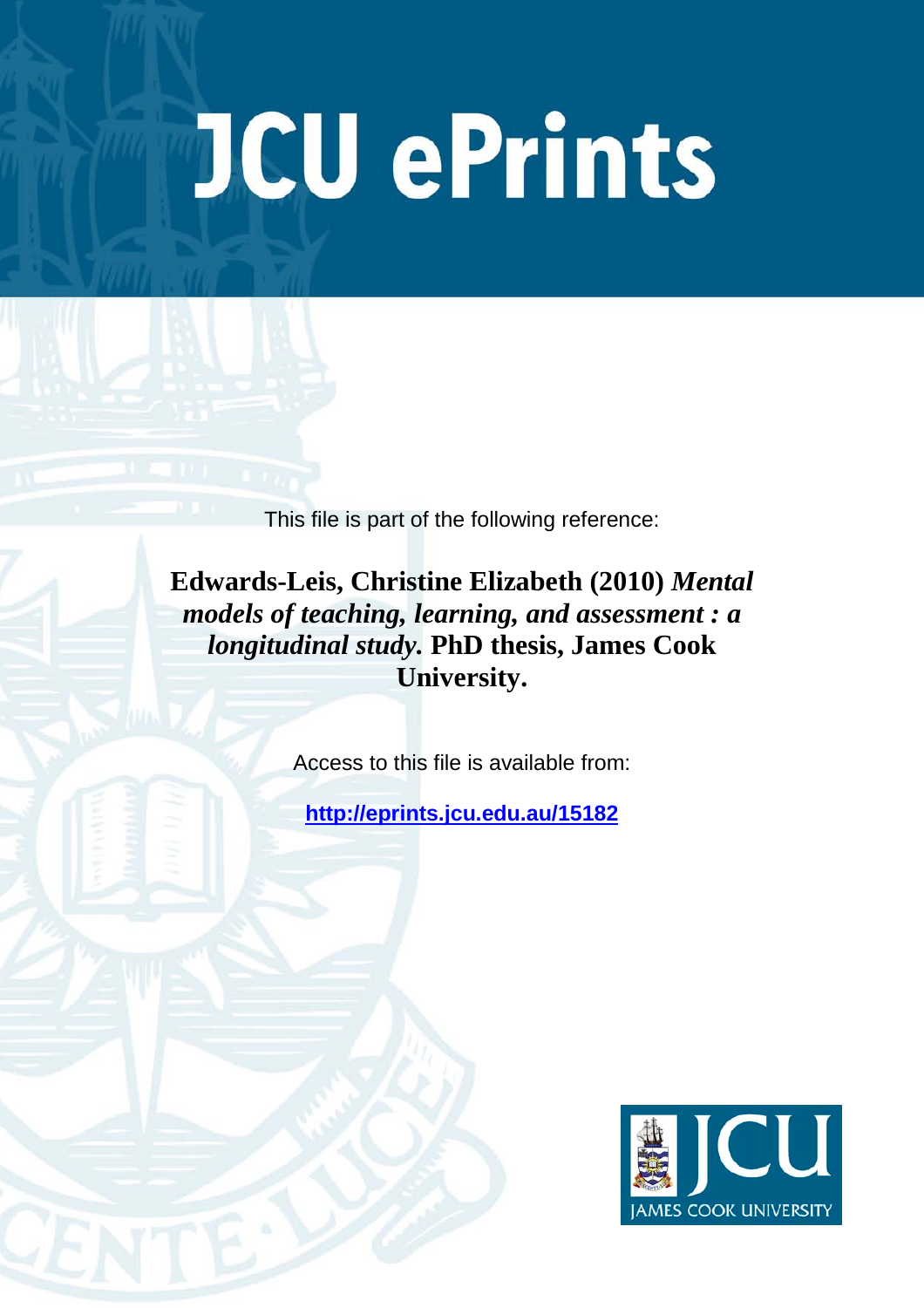# Mental models of teaching, learning, and assessment: A longitudinal study.

Thesis submitted by

Christine Elizabeth Edwards-Leis: Dip.T, B.Bus, B.Ed, PC.Ed (Qld)

for the degree of Doctor of Philosophy

in the School of Education, James Cook University

in June 2010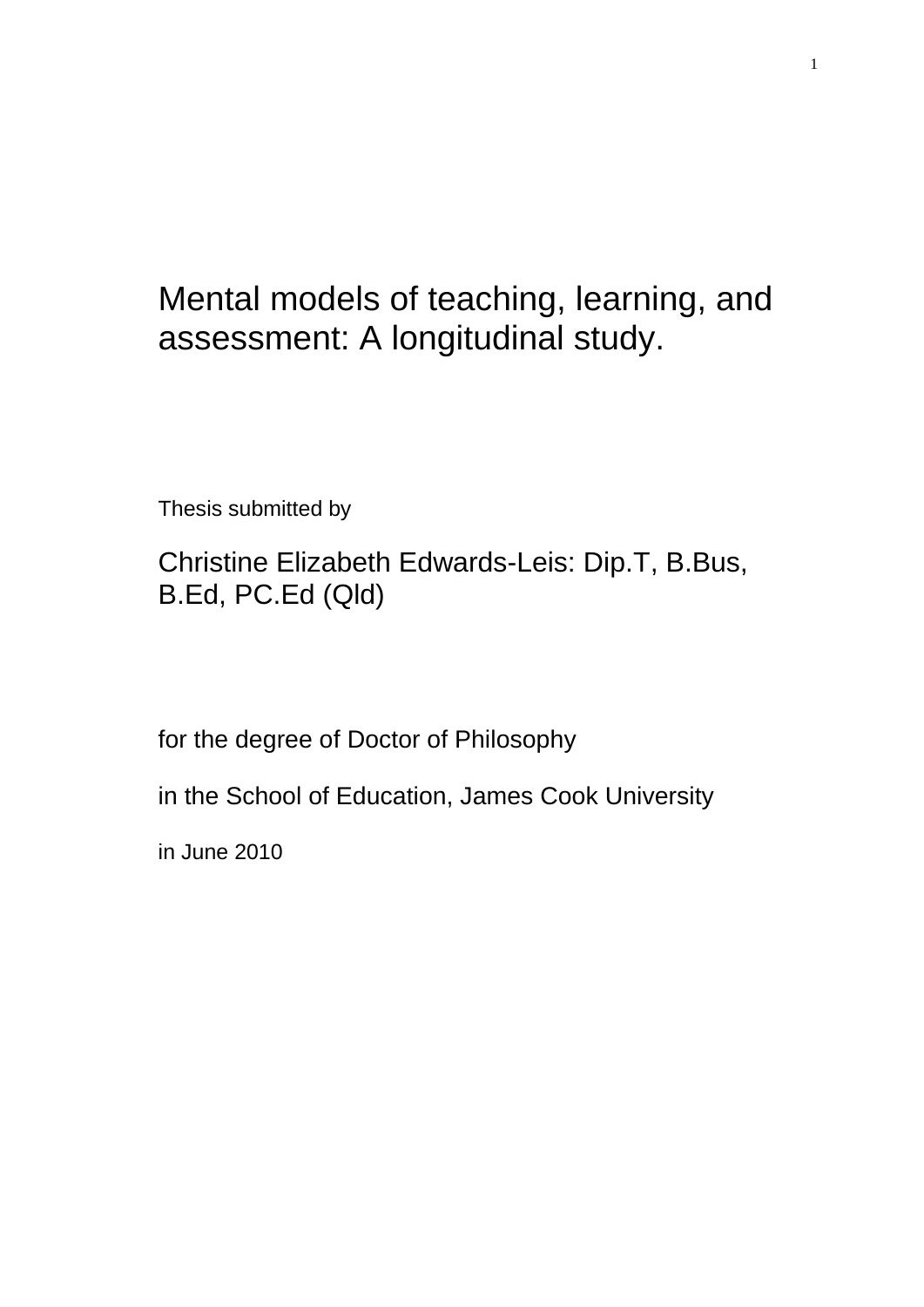### <span id="page-2-0"></span>**ABSTRACT**

This doctoral thesis is a significant research project that contributes to complete gaps in the literature on mental models of middle years school students and their teachers. The research aimed to determine how a study of a teacher's and students' mental models can inform the educational community about effective pedagogy. The research questions included the identification of the participants' mental models before, during, and immediately after applied problem-solving in a robotics program. A more in-depth investigation exposed the teacher's and four of her students' mental models of teaching, learning, and assessment. Once these mental models had been established, the matches, mismatches, and/or changes over time of such mental models and the effect, if any, on teaching, learning, and assessment were examined. The investigation was designed to understand how the mental models of multiple participants were managed over an extended period of time.

This empirical qualitative study was centred within information processing theory and linked with the introspection mediating process tracing paradigm. The study involved close contact with the participants over an extended period of time. The methodology focussed on learner centredness and how the participants integrated new experiences with existing conceptual, declarative, and procedural knowledge in the areas of teaching, learning, and assessment. This was not a simple "input-output" focus, but rather an investigation that ascertained the mental models of the teacher and learners as they carried out pedagogical tasks. It made no fundamental assumptions about links between input, for example, the lesson, and action but utilised mental model theory to understand the participants' mental models.

The study used a technology-based learning context, robotics, although the findings could be applied across curriculum areas. It was situated in a suburban Australian school and involved one Year Six teacher and a group of 24 volunteer students from her shared class of 54 students. Four of these 24 students were selected anonymously from face-down piles of names and participated in the in-depth aspects of the study. Rigorous adherence to ethical procedures was maintained throughout the study.

Data collection tools used to identify the participants' mental models included Likert Scale Questionnaires, Semi-Structured Interviews (individual and shared), Stimulated Recall Interviews, Participants' Journals, a Teach-Back episode, a Focus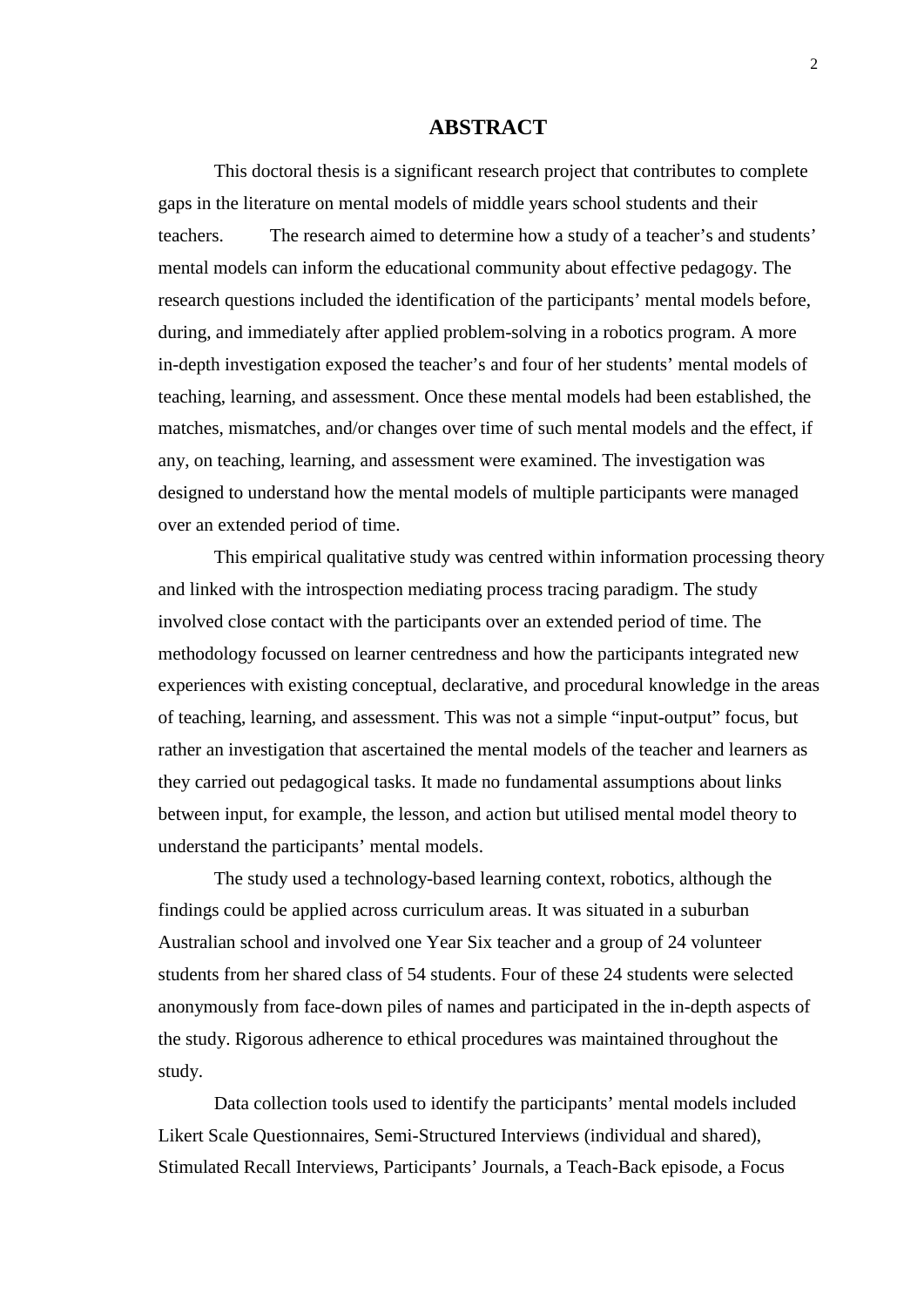Group Interview, and the Researcher's Journal. The study's pre-experience investigations commenced in March 2005 and the post-experience phase occurred six months later in September, 2005.

The study found that specific teaching strategies are required to identify and redress ineffective mental models that inhibit the students' active participation in problem-based learning activities. Significant remediation was apparent for two of the participant students: one who failed to manage her mental models of problem-solving; one whose mental models of working with others inhibited her capacity to engage effectively in a social constructivist environment. Implications from these findings include a recommendation that teachers avoid making assumptions about students' ability to engage effectively either with discovery-based learning activities or with their peers without the relevant scaffolded instruction.

The study also determined that mental models are, in the main, stable over time. This finding is significant and has implications for remediation if the established mental model is inaccurate or incorrect and, therefore, limits application or communication of effective problem-solving efforts. The implication is for teachers to ensure that students are engaged in challenging learning experiences that enable the development, application, and communication of accurate and effective conceptual, declarative, and procedural knowledge. The reflective application of such knowledge enables students to create processes for and products of learning: robust, rich, and useful mental models.

This unique longitudinal study of mental models offers significant data to the educational community's constant quest for relevant information about productive pedagogical practice in the middle years of schooling.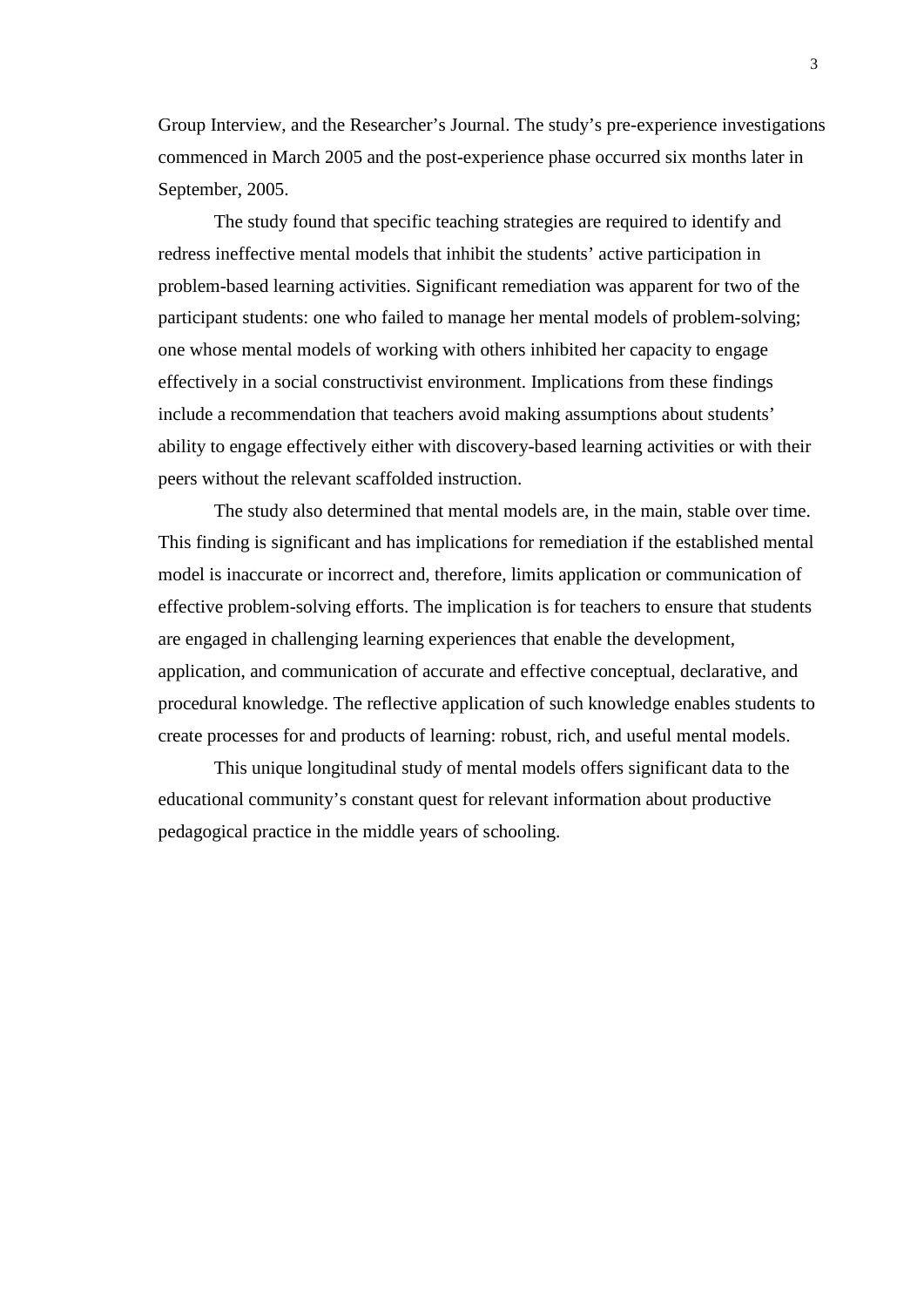# <span id="page-4-0"></span>**TABLE OF CONTENTS**

| Chapter Eight: Longitudinal Mental Models (March 2006)  18 |  |
|------------------------------------------------------------|--|
| Chapter Nine: Longitudinal Mental Models (October 2006) 19 |  |
|                                                            |  |
|                                                            |  |
|                                                            |  |
|                                                            |  |
|                                                            |  |
|                                                            |  |
|                                                            |  |
|                                                            |  |
| A Question of Process and Product                          |  |
|                                                            |  |
|                                                            |  |
|                                                            |  |
|                                                            |  |
|                                                            |  |
|                                                            |  |
|                                                            |  |
|                                                            |  |
|                                                            |  |
|                                                            |  |
|                                                            |  |
|                                                            |  |
|                                                            |  |
|                                                            |  |
|                                                            |  |
|                                                            |  |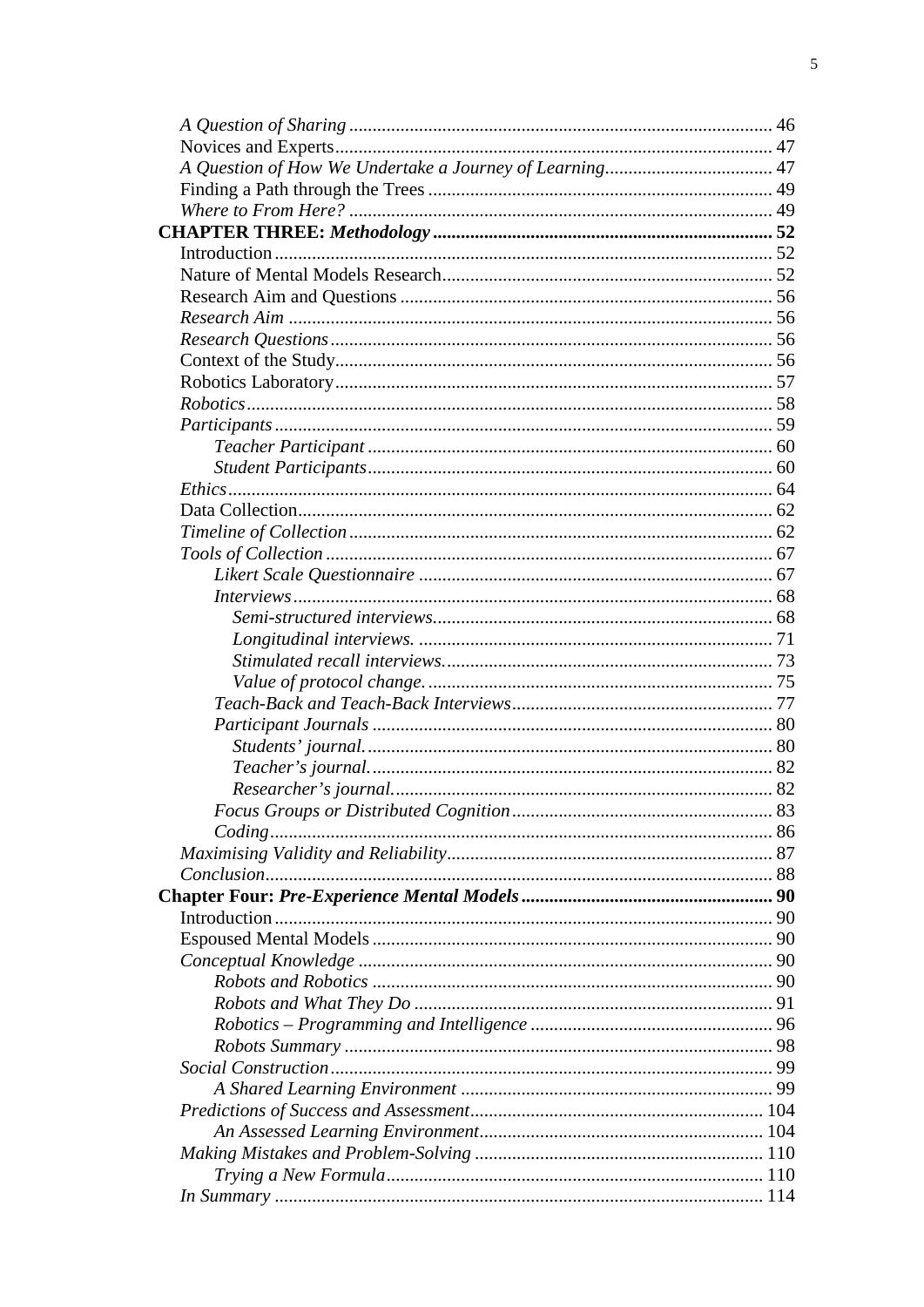| Mental Models of Learning and Teaching Strategies 195                  |  |
|------------------------------------------------------------------------|--|
|                                                                        |  |
|                                                                        |  |
|                                                                        |  |
|                                                                        |  |
|                                                                        |  |
| The Focus Group Interview: Another Journey into Unknown Territory! 203 |  |
|                                                                        |  |
|                                                                        |  |
|                                                                        |  |
|                                                                        |  |
|                                                                        |  |
|                                                                        |  |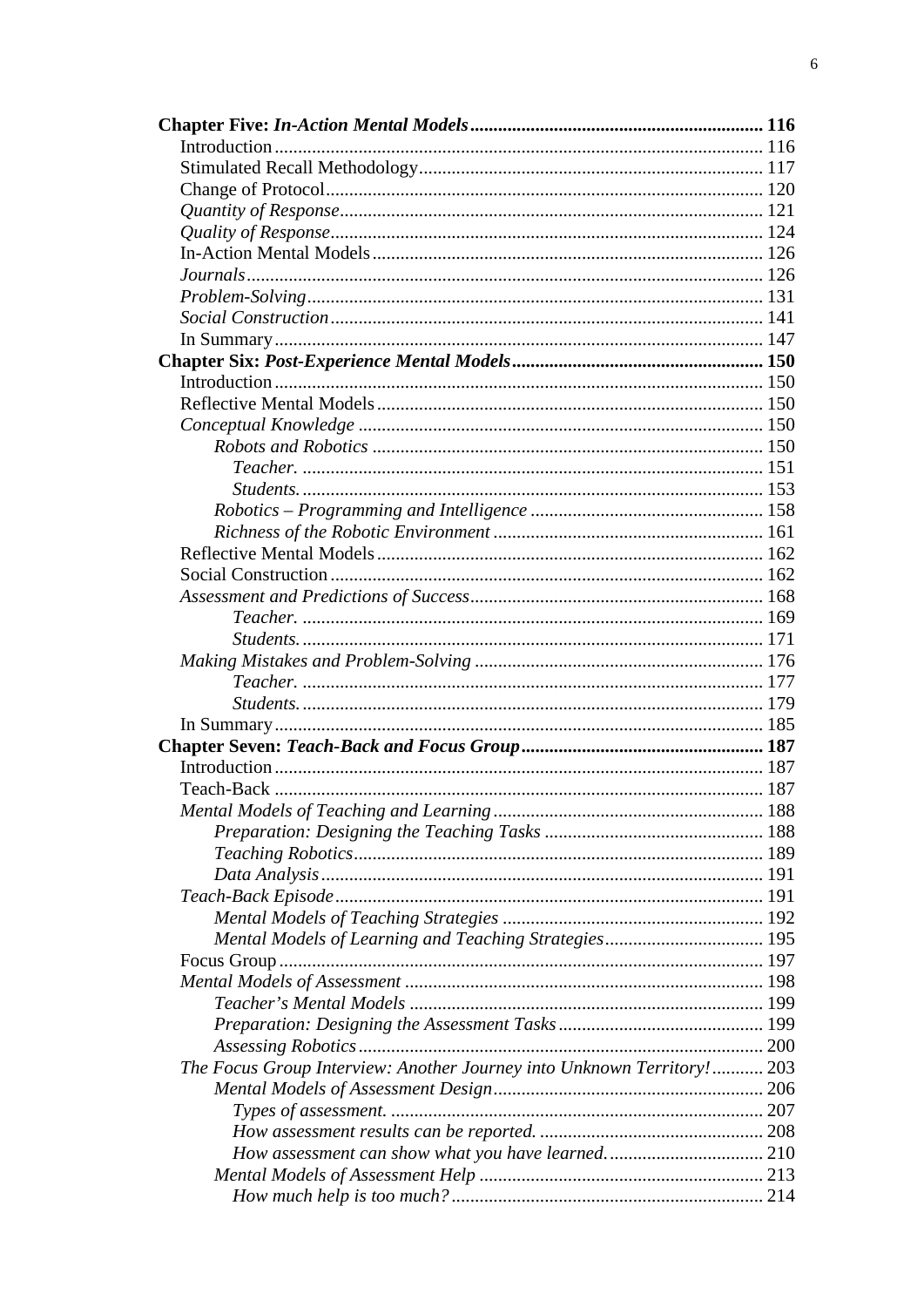| Chapter Nine: Longitudinal Mental Models (October 2006) 252         |     |
|---------------------------------------------------------------------|-----|
|                                                                     |     |
|                                                                     |     |
|                                                                     |     |
|                                                                     |     |
|                                                                     |     |
|                                                                     |     |
|                                                                     |     |
|                                                                     |     |
|                                                                     |     |
|                                                                     |     |
|                                                                     |     |
|                                                                     |     |
|                                                                     |     |
|                                                                     |     |
|                                                                     |     |
|                                                                     |     |
| <i>Implications of Research.</i>                                    | 275 |
| Pedagogical Implications: Teaching, Learning, and Assessment  275   |     |
|                                                                     |     |
|                                                                     |     |
|                                                                     |     |
|                                                                     |     |
|                                                                     |     |
| Multiple authors for multiple assessment strategies 278             |     |
| Proactive Strategies for Improved Learning and Problem-Solving  279 |     |
|                                                                     |     |
|                                                                     |     |
|                                                                     |     |
|                                                                     |     |
|                                                                     |     |
|                                                                     |     |
|                                                                     |     |
|                                                                     |     |
|                                                                     |     |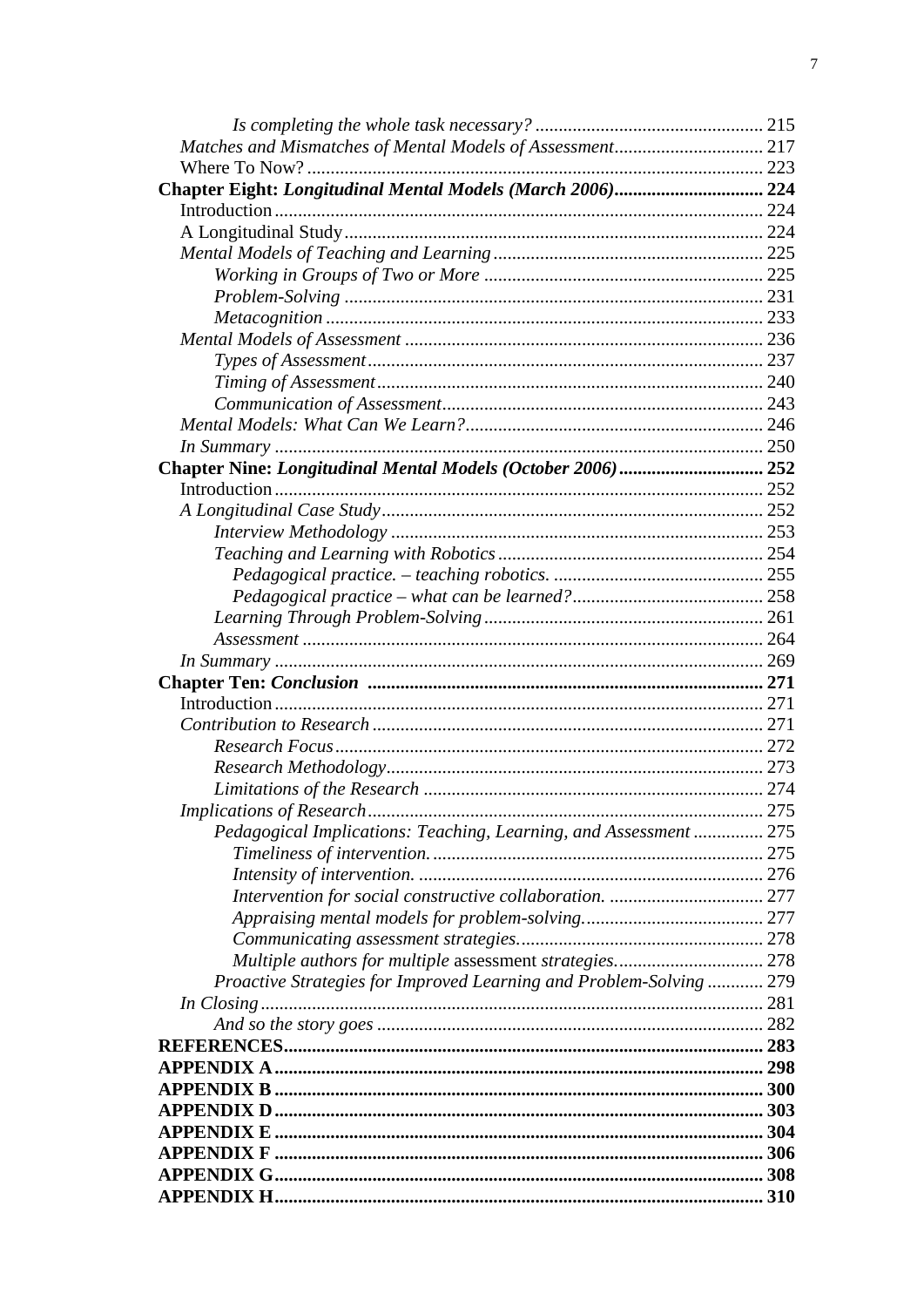|                    | 312        |
|--------------------|------------|
| <b>APPENDIX J.</b> | 313        |
| APPENDIX K.        | 315        |
|                    | . 316      |
|                    | .318       |
|                    | 319        |
|                    | 320        |
|                    | . 322      |
|                    | 324        |
|                    |            |
|                    | 327        |
|                    | 328        |
|                    | <b>329</b> |
|                    | . 330      |
|                    | 332        |
| <b>APPENDIX X.</b> | 334        |
|                    | 336        |
|                    | 337        |
|                    |            |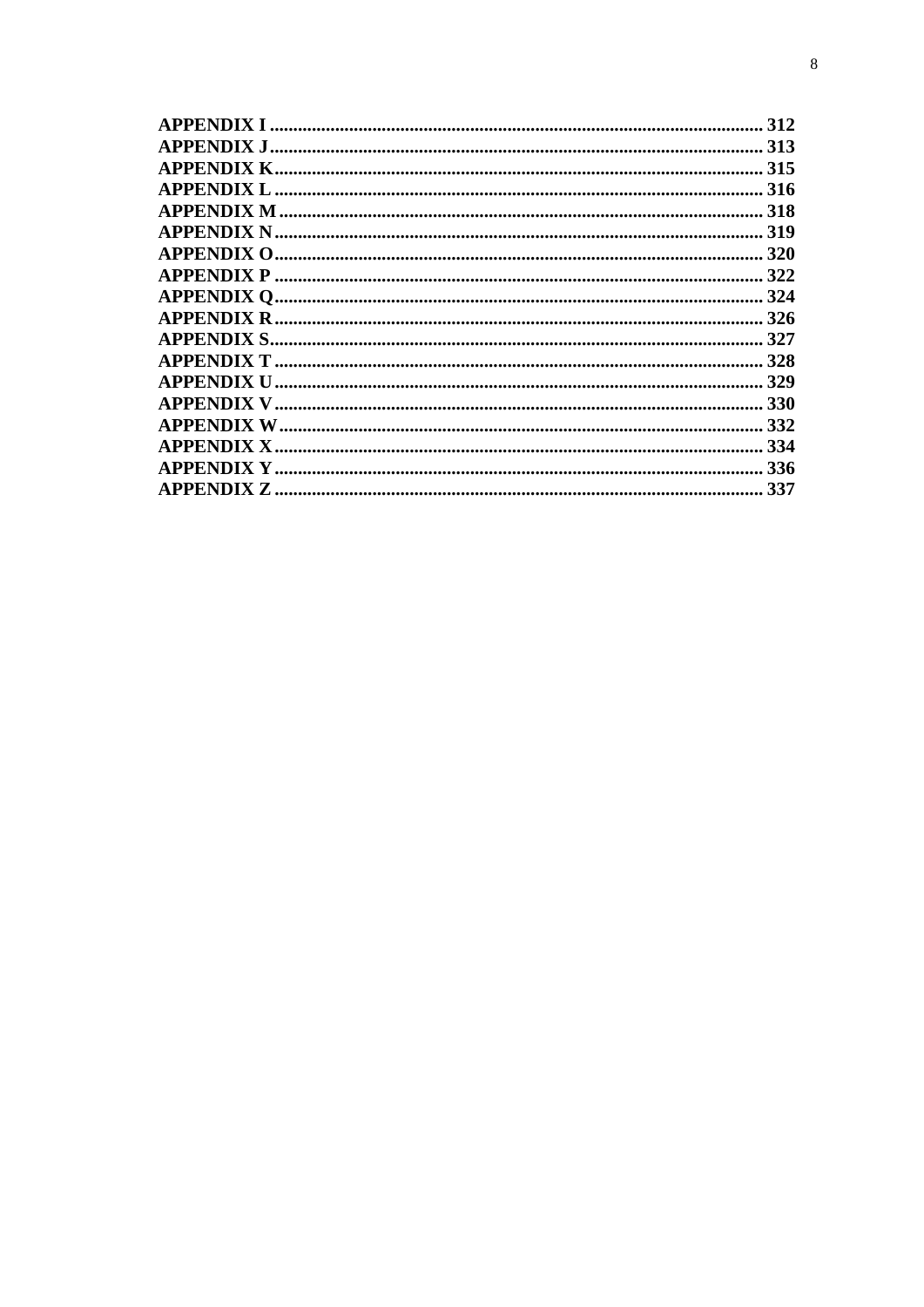# <span id="page-9-0"></span>**LIST OF TABLES**

- Table 3.1: Synopsis of Activities from "Introducing Robotics" (QSA, 2003, p. 1) **61**
- Table 3.2: Detail of Data Collection Instruments Used in the Study **65**
- Table 3.3: Student Participants' Involvement from March 2005 to October 2006 **68**
- Table 3.4: Pre- and Post-Experience Likert Scale Questionnaire: Students (2005) **70**
- Table 3.5: Themes of Mental Models Addressed with Sample Questions in Semi-Structured Interviews with the Students **72**
- Table 3.6: Themes of Mental Models Addressed with Sample Questions in Semi-Structured Interviews with the Teacher **73**
- Table 3.7: Number and Percentage Change in Responses after Protocol Change **78**
- Table 3.8: Student Journal Entries **83**
- Table 4.1: Teacher's mental models of students' mental models of robots **94**
- Table 4.2: "What is a robot?" **95**
- Table 4.3: "What actions do robots do?" **95**
- Table 4.4: "How useful are robots?" **96**
- Table 4.5: Student responses to Pre-Experience Likert Scale question about robots **97**
- Table 4.6: Pre-experience semi-structured interview responses to questions about thinking and brain function of robots **100**
- Table 4.7: Student responses to the Likert Scale questions about social construction **103**
- Table 4.8: Semi-structured interview responses to group work **105**
- Table 4.9: Working with others **106**
- Table 4.10: Student responses to class journal sentence starter, "The things that I am most looking forward to in making my robot include. . ." **109**
- Table 4.11: Student responses to class journal sentence starter, "The things that I am most worried about when making my robot include. . ." **110**
- Table 4.12: Predictions of the forthcoming robotics activity **111**
- Table 4.13: Students' general predictions of robotics **111**
- Table 4.14: Student responses about their forthcoming robotics activity **115**
- Table 4.15: Students' strategies for correcting mistakes **115**
- Table 4.16: Students' responses about where they would find help **117**
- Table 5.1: Segment of initial Stimulated Recall1 Interview with Pamela, 3 May 2005 **121**
- Table 5.2: Segment of initial Stimulated Recall 2 Interview with Ellen, 15 July 2005

9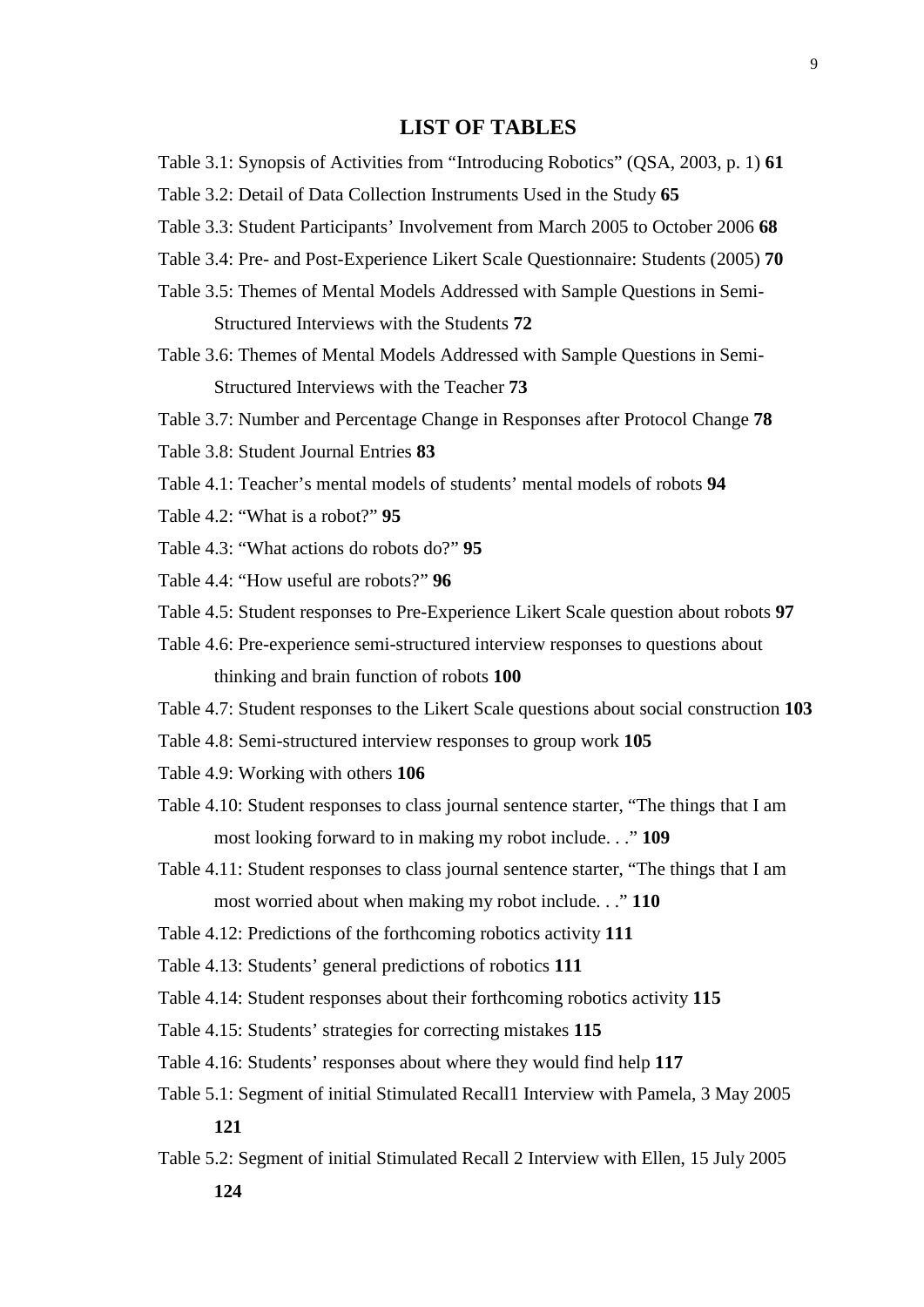- Table 5.3: Segments of Stimulated Recall Interviews with Sam, May and July 2005 **128**
- Table 5.4: Pamela, Sam, and journal writing (14 July 2005) **132**
- Table 5.5: Ellen and Jayne and journal writing (15 July 2005) **133**
- Table 5.6: Ellen and Jayne predicting outcomes (15 July 2005) **134**
- Table 5.7: Ellen and Jayne problem-solving with sensors (15 July 2005) **136**
- Table 5.8: Ellen and Jayne refit the robot (15 July 2005) **137**
- Table 5.9: Pamela and Sam observe Sam's robot in a spin (14 July 2005) **139**
- Table 5.10: Pamela and Sam troubleshoot through the problem (14 July 2005) **142**
- Table 5.11: Ellen and Jayne at the computer (15 July 2005) **145**
- Table 5.12: Ellen and Jayne work together to program (15 July 2005) **146**
- Table 5.13: Ellen and Jayne share the computer (15 July 2005) **148**
- Table 6.1: Comparison of teacher's mental models of students' concepts of robots **155**
- Table 6.2: Student responses to question, "What is a robot?" **160**
- Table 6.3: Student responses about thinking ability and brain function of robots **163**
- Table 6.4: Student responses on the success of their experiences with robots **175**
- Table 6.5: Student responses about problem-solving effectiveness **184**
- Table 6.6: Student responses about solving problems **185**
- Table 6.7: Student responses about frustration felt when encountering problems **185**
- Table 6.8: Student responses about receiving guidance from the teacher **187**
- Table 7.1: Observed teaching methods. Students' reasons for selecting those methods and preferred learning style **196**
- Table 7.2: Assessment tasks designed by students and Pamela's predictions **204**
- Table 7.3: Thoughts and emotions during assessment **207**
- Table 7.4: Types of assessment **210**
- Table 7.5: Reporting on assessment **212**
- Table 7.6: Showing what you have learned (A) **214**
- Table 7.7: Showing what you have learned (B) **215**
- Table 7.8: How much help is too much? **217**
- Table 7.9: Is completion of the task essential for achievement? **219**
- Table 7.10: Student journal entries about assessment **220**
- Table 7.11: Participants' mental models of assessment from four data sources **222**
- Table 8.1: Student responses about working in groups **229**
- Table 8.2: Student responses about the quality of robots **232**
- Table 8.3: Student responses about the importance of problem-solving skills **235**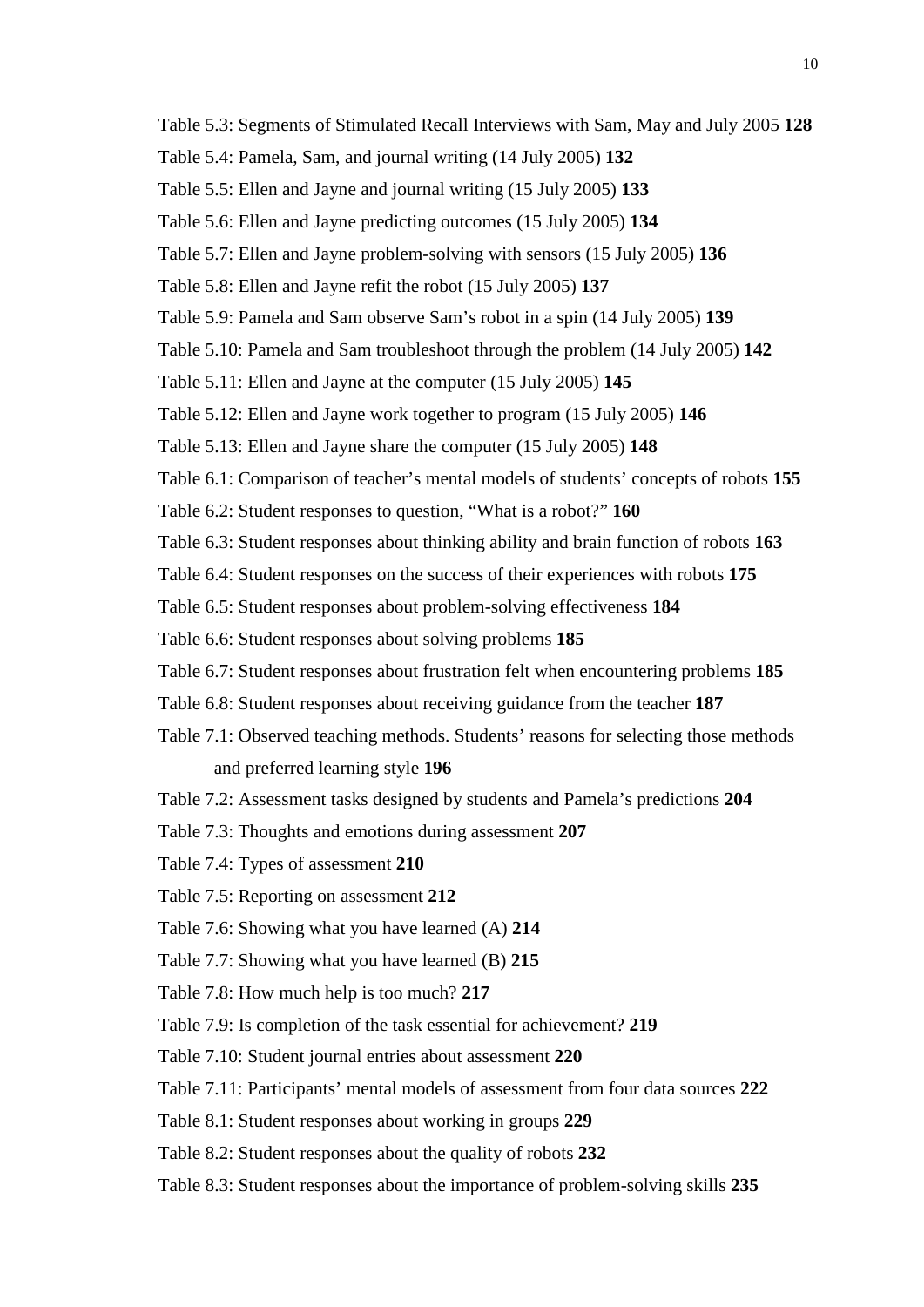- Table 8.4: Student responses about what they had learned about themselves as learners **237-238**
- Table 8.5: Student responses about why showing what has been learned is a suitable assessment strategy during **240**
- Table 8.6: Student responses about whether completing a task means you have or have not learned **241**
- Table 8.7: Student responses to questions: What if you needed more time to finish the assessment? Is it fair that students have different time limits for assessment? Should everyone be at the same stage at the same time? **244**
- Table 8.8: Student responses to question: Do you understand what the teacher is looking for in an assessment item? **246**
- Table 8.9: Student responses about what can they learn about themselves when completing assessment tasks **250**
- Table 9.1: Student responses to general questions about planning for research **256**
- Table 9.2: Student responses to questions about teaching robotics **258**
- Table 9.3: Ellen's responses to questions about what she had learned about herself **261**
- Table 9.4: Bree's responses to questions about what she had learned about herself **262**
- Table 9.5: Students' mental models of the importance of problem-solving skills **265**
- Table 9.6: Students' mental models of assessment issues **268**
- Table 9.7: Students' mental models as to how assessment can help learning **270**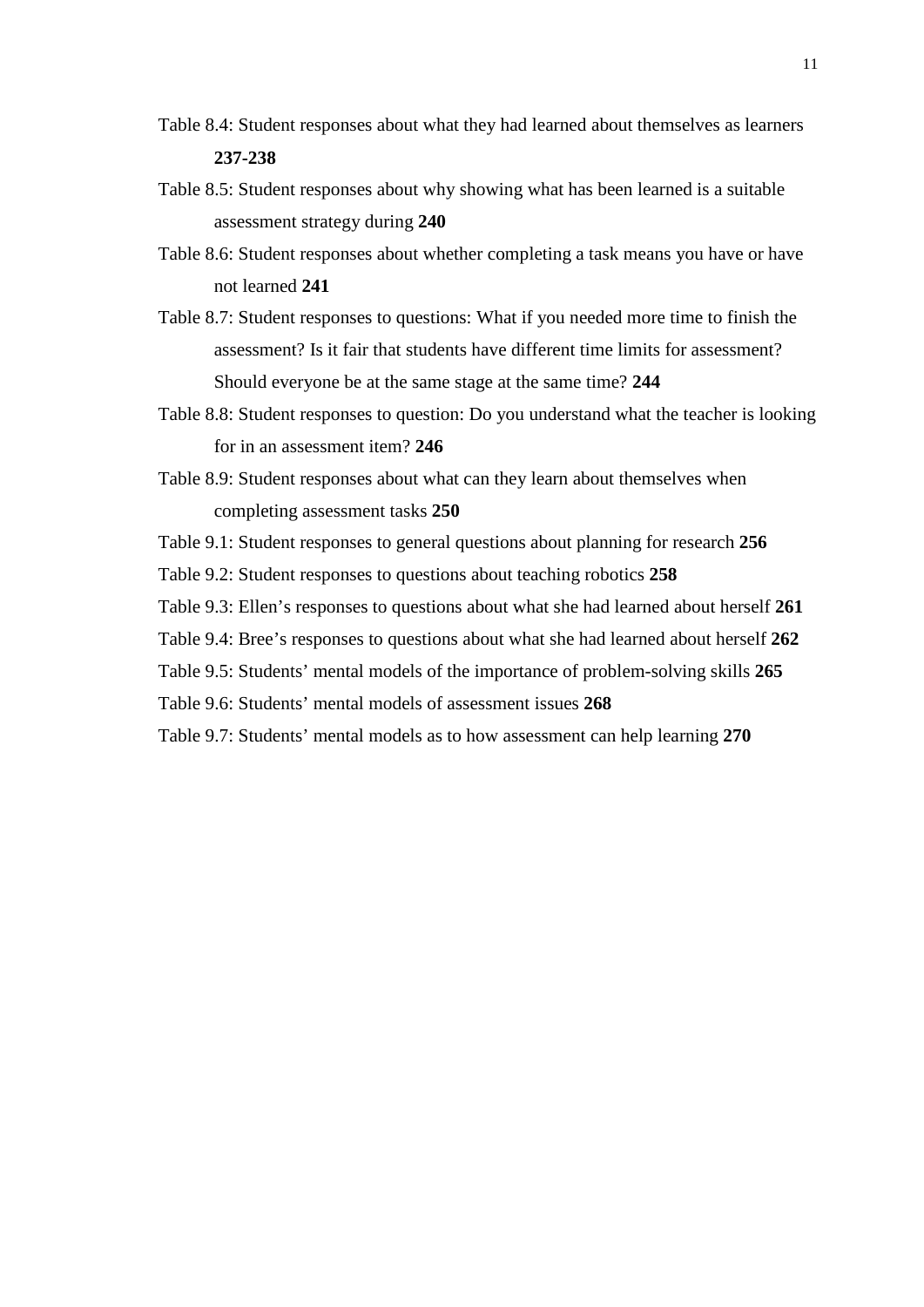# <span id="page-12-0"></span>**LIST OF FIGURES**

- Figure 3.1 Robotics laboratory showing three of six stand-alone computers (left, centre and right) **59**
- Figure 3.2. Data collection points and instruments used with participants in the study **66**
- Figure 4.1. Screen capture of pilot program from RoboLab™ illustrating iconic language used to program robot. Image ©2010 The LEGO Group. Used with permission **108**
- Figure 5.1 Change in number of useable responses from first Stimulated Recall episode (SR1) in May 2005 to the second Stimulated Recall episode (SR2) in July 2005 **125**
- Figure 5.2 Decrease in "no responses" from the first Stimulated Recall episode (SR1) in May 2005 to the second Stimulated Recall episode (SR2) in July 2005 **127**
- Figure 5.3 Sam's journal entries for the robotic lesson held on 5 May 2005 **130**

Figure 5.4 Sam's journal entries for the robotic lesson held on 14 July 2005 **131**

- Figure 6.1.Comparison of responses to Item 17 on Pre- and Post-Likert Scale Questionnaire on the usefulness of robots **156**
- Figure 6.2 Example of robot [RCX] used in the activities associated with the study where wheels form the foundation of movement. Image ©2010 The LEGO Group. Used with permission **157**

Figure 6.3 Comparison of responses to Item 6 on Pre- and Post-Likert Scale Questionnaire on the ability of robots to do more than one thing **158**

Figure 6.4 Comparison of responses to Item19 on Pre- and Post-Likert Scale Questionnaire on the usefulness of robots who can talk **159**

Figure 6.5 Comparison of responses to Item 24 on Pre- and Post-Likert Scale Questionnaire about robots having brains similar to those of humans **162**

Figure 6.6 Comparison of responses to Item12 on Pre- and Post-Likert Scale Questionnaire about learning more when working in a group **167**

- Figure 6.7 Comparison of responses to Item13 on Pre- and Post-Likert Scale Questionnaire about learning more when working in a group **170**
- Figure 6.8 Comparison of responses to Item 2 on Pre- and Post-Likert Scale Questionnaire about having the skills to make a robot **175**
- Figure 6.9 Comparison of responses to Item 11 on Pre- and Post-Likert Scale Questionnaire about the challenge of creating robots **177**